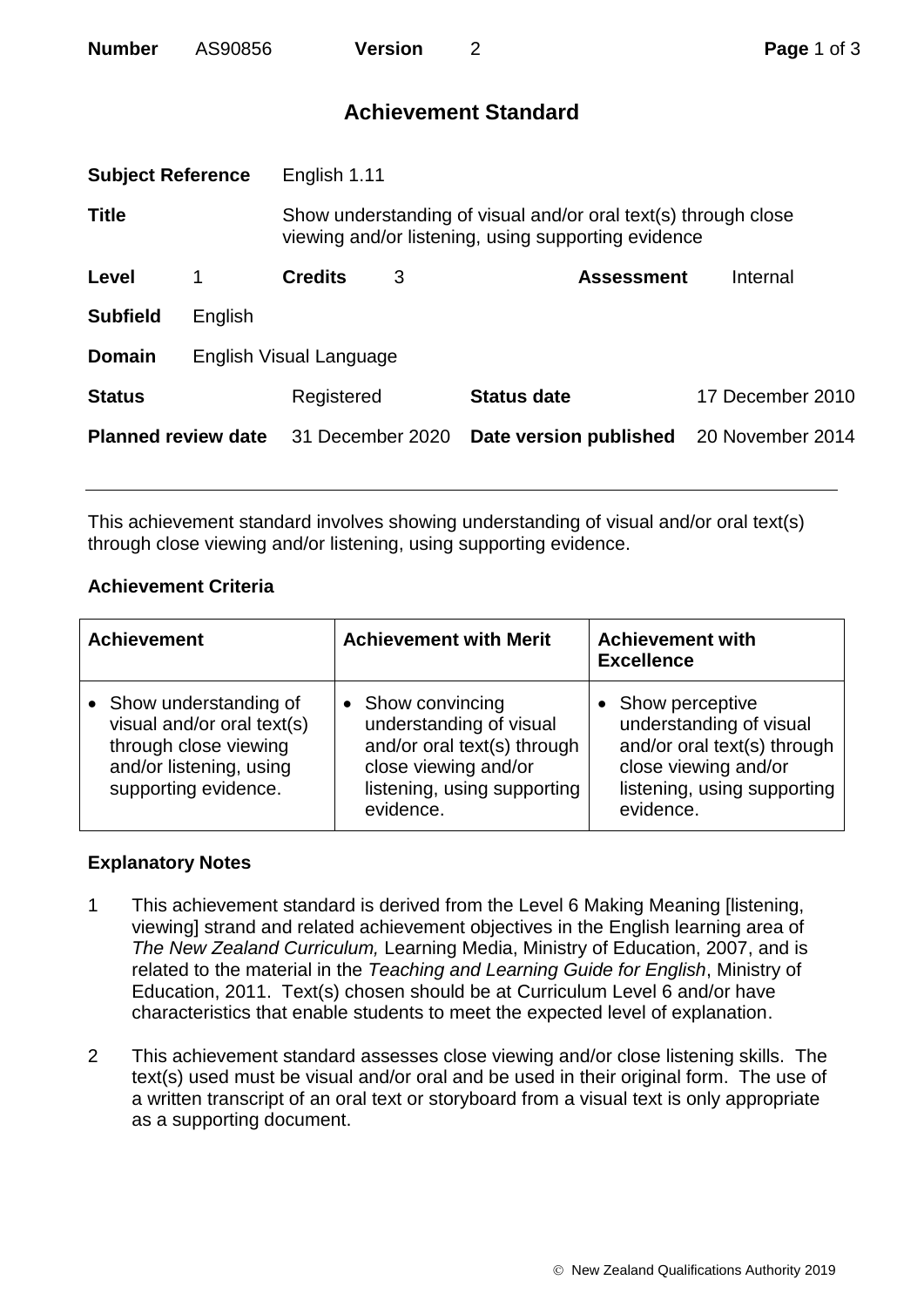- 3 Text(s) for *close viewing and/or listening* may be entire short visual and/or oral text(s), or extract(s) from larger text(s). The specific segment(s) selected for close viewing and/or listening must not have been previously studied in terms of the meanings and effects of their ideas and text conventions.
- 4 *Close viewing and/or listening* responses may be presented in appropriate oral, visual and/or written forms.
- 5 *Close viewing and/or listening* involves a detailed exploration of text aspects.
- 6 Evidence of understanding of texts includes explanation of the following text aspects:
	- purposes and audiences
	- ideas (eg notable or major themes, attitudes, beliefs, experiences, feelings, insights, meanings, opinions, thoughts, and understandings within the text)
	- language features and structures (eg part text, whole text, narrative)
	- text conventions (spelling, punctuation, grammar).
- 7 At least four text aspects must be discussed. Different explanations must be given for each text aspect, each supported by different details.
- 8 *Show understanding of visual and/or oral text(s)* involves explaining aspects of visual and/or oral text(s) in terms of the meanings and effects created.
- 9 *Show convincing understanding* involves explaining how aspects of visual and/or oral text(s) work together to create meaning.
- 10 *Show perceptive understanding* involves explaining how aspects of visual and/or oral text(s) communicate ideas about the text in relation to the writer's purpose as well as wider contexts, such as human experience, society and the wider world.
- 11 *Supporting evidence* refers to the use of specific and relevant details from the text(s) to support ideas.
- 12 The following text types may be included (either as complete texts or as extracts):
	- film, television production, music video
	- drama production
	- multimedia text
	- graphic novel
	- drama production, radio production
	- oratory
	- song performance
	- documentary
	- **•** interview
- 13 Conditions of Assessment related to this achievement standard can be found at [http://ncea.tki.org.nz/Resources-for-Internally-Assessed-Achievement-Standards.](http://ncea.tki.org.nz/Resources-for-Internally-Assessed-Achievement-Standards)